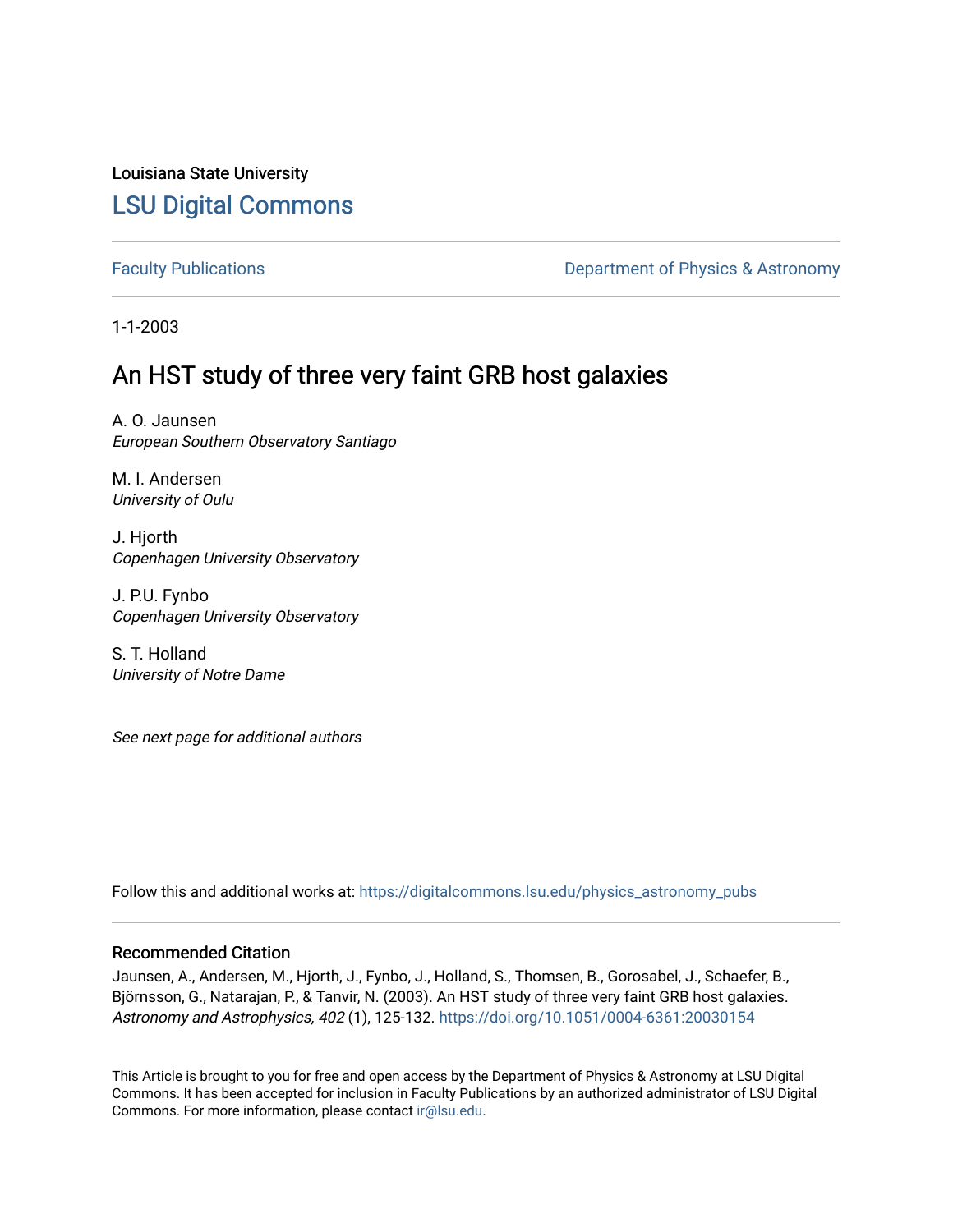## Authors

A. O. Jaunsen, M. I. Andersen, J. Hjorth, J. P.U. Fynbo, S. T. Holland, B. Thomsen, J. Gorosabel, B. E. Schaefer, G. Björnsson, P. Natarajan, and N. R. Tanvir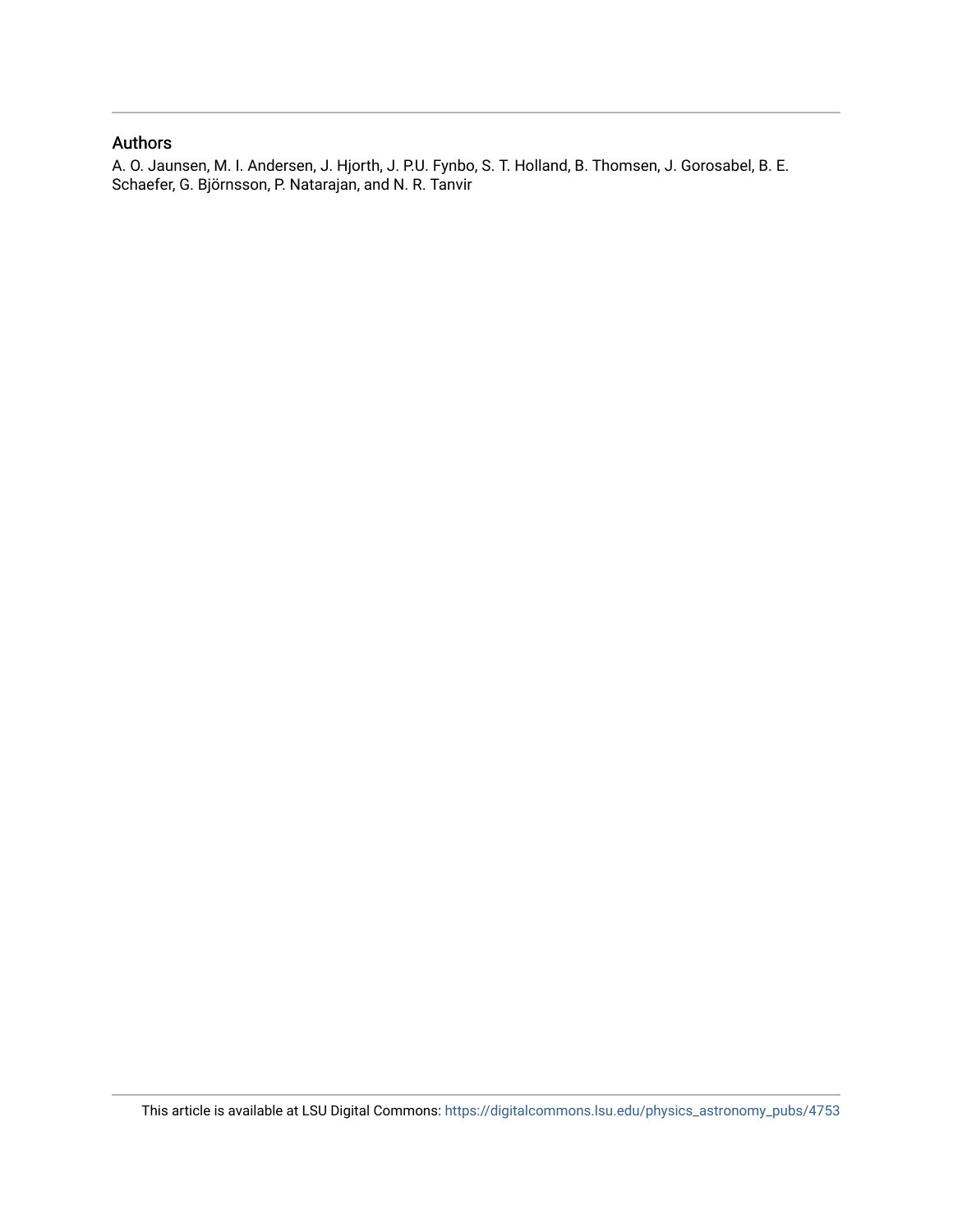## **Astronomy** & **Astrophysics**

# **An HST study of three very faint GRB host galaxies**

A. O. Jaunsen<sup>1</sup>, M. I. Andersen<sup>2,3</sup>, J. Hjorth<sup>4</sup>, J. P. U. Fynbo<sup>5,4</sup>, S. T. Holland<sup>6</sup>, B. Thomsen<sup>5</sup>, J. Gorosabel<sup>7,8,9</sup>, B. E. Schaefer<sup>10</sup>, G. Björnsson<sup>11</sup>, P. Natarajan<sup>12</sup>, and N. R. Tanvir<sup>13</sup>

- <sup>1</sup> European Southern Observatory, Casilla 19001, Santiago 19, Chile e-mail: ajaunsen@eso.org
- <sup>2</sup> Division of Astronomy, PO Box 3000, 90014 University of Oulo, Finland e-mail: michael.andersen@oulo.fi
- <sup>3</sup> Astrophysikalische Institut Potsdam, An der Sterwarte 16, 14482 Potsdam, Germany e-mail: mandersen@aip.de
- <sup>4</sup> Astronomical Observatory, University of Copenhagen, 2100 Copenhagen Ø, Denmark e-mail: jens@astro.ku.dk
- <sup>5</sup> Department of Physics and Astronomy, University of Aarhus, 8000 Århus C, Denmark e-mail: jfynbo@phys.au.dk, bt@phys.au.dk
- <sup>6</sup> Department of Physics, University of Notre Dame, Notre Dame, IN 46556–5670, USA e-mail: sholland@nd.edu
- <sup>7</sup> Danish Space Research Institute Juliane Maries Vej 30, 2100 Copenhagen Ø, Denmark e-mail: jgu@dsri.dk
- 8 Instituto de Astrofísica de Andalucía (IAA-CSIC), PO Box 03004, 18080 Granada, Spain e-mail: jgu@iaa.es
- <sup>9</sup> Laboratorio de Astrofísica Espacial y Física Fundamental (LAEFF-INTA), PO Box 50727, 28080, Madrid, Spain e-mail: jgu@laeff.esa.es
- <sup>10</sup> University of Texas, Department of Astronomy, C-1400, Austin, TX-78712, USA e-mail: schaefer@astro.as.utexas.edu
- <sup>11</sup> Science Institute, Dunhagi 3, University of Iceland 107 Reykjavik, Iceland e-mail: gulli@raunvis.hi.is
- <sup>12</sup> Department of Astronomy, Yale University, 265 Whitney Avenue, New Haven, CT 06511, USA e-mail: priya@astro.yale.edu
- <sup>13</sup> Department of Physical Sciences, University of Hertfordshire, College Lane, Hatfield, Hertfordshire AL10 9AB, UK e-mail: nrt@star.herts.ac.uk

Received 16 April 2002 / Accepted 28 January 2003

**Abstract.** As part of the HST/STIS GRB host survey program we present the detection of three faint gamma-ray burst (GRB) host galaxies based on an accurate localisation using ground-based data of the optical afterglows (OAs). A common property of these three hosts is their extreme faintness. The location at which GRBs occur with respect to their host galaxies and surrounding environments are robust indicators of the nature of GRB progenitors. The bursts studied here are among the four most extreme outliers, in terms of relative distance from the host center, in the recent comprehensive study of Bloom et al. (2002). We obtain a revised and much higher probability that the galaxies identified as hosts indeed are related to the GRBs  $(P(n_{\text{change}}) = 0.69$ , following Bloom et al. 2002), thereby strengthening the conclusion that GRBs are preferentially located in star-forming regions in their hosts. Apart from being faint, the three hosts consist of multiple structures, indicative of merging and active star-formation. For one of the hosts, GRB 980329, we estimate a photometric redshift of *z* ∼ 3.5.

**Key words.** gamma rays: bursts – cosmology: observations – galaxies: starburst

*Send o*ff*print requests to*: A. O. Jaunsen,

Based on observations made with ESO Telescopes at the La Silla or Paranal Observatories under programme ID 60.A-0552. Based on observations made with the Nordic Optical Telescope, operated on the island of La Palma jointly by Denmark, Finland, Iceland, Norway and Sweden, in the Spanish Observatorio del Roque de los Muchachos of the Instituto de Astrofiscia de Canarias

e-mail: ajaunsen@eso.org

<sup>\*</sup> Based on observations made with the NASA/ESA Hubble Space Telescope, obtained from the data archive at the Space Telescope Institute. STScI is operated by the association of Universities for Research in Astronomy, Inc. under the NASA contract NAS 5-26555.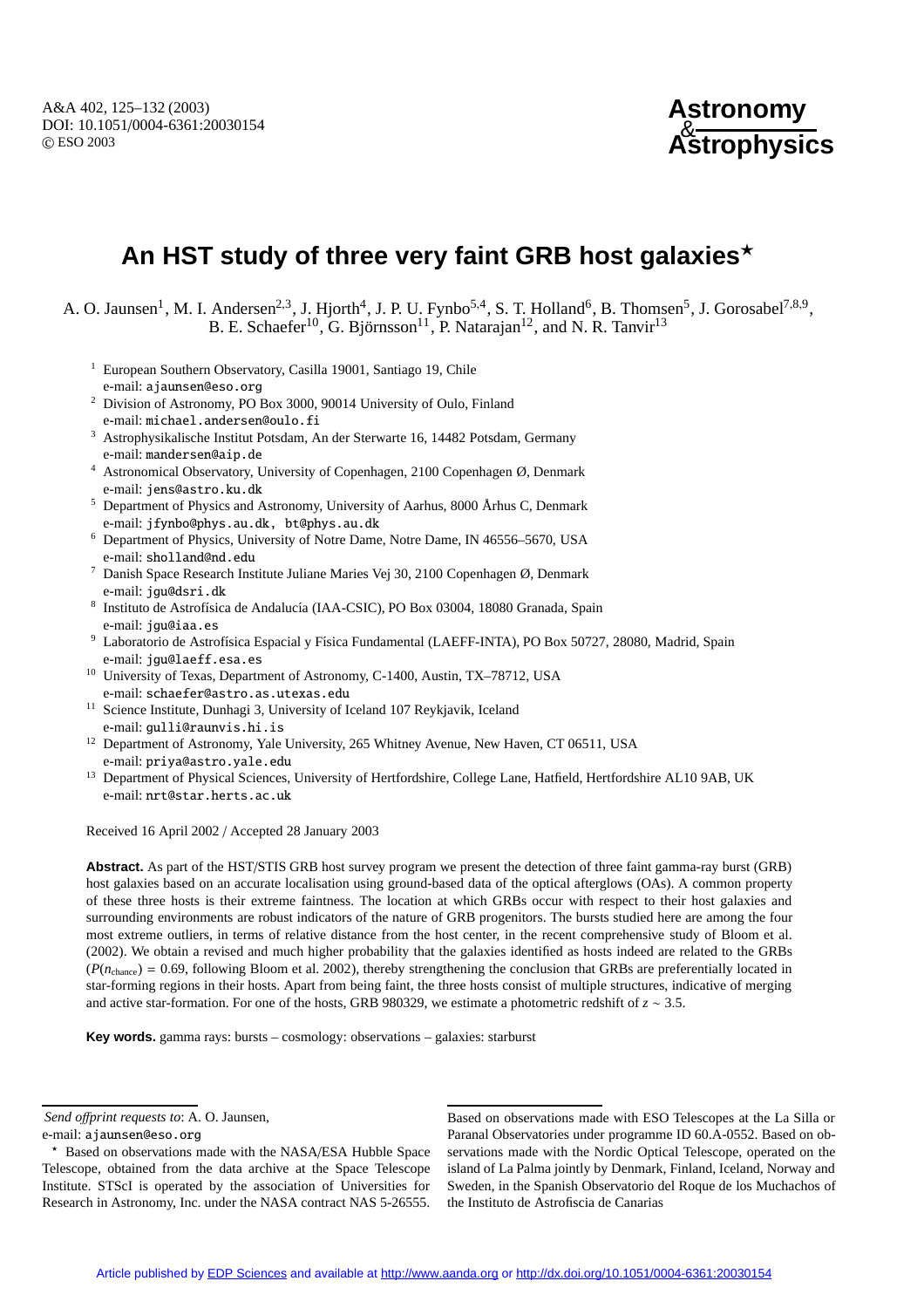### **1. Introduction**

There are two, possibly fundamentally different, classes of gamma-ray bursts (GRBs) – short and long duration bursts (being shorter and longer than ∼1 s respectively). So far every GRB with an identified optical afterglow (OA) belongs to the class of long duration bursts, with the possible exception of GRB 000301C (Jensen et al. 2001). There are two general types of models for producing GRBs, the first involves the merging of binary compact stars (Paczynski 1986), the second is related to the death of very massive stars (Woosley 1993; MacFadyen & Woosley 1999; Vietri & Stella 1998). The observations of SN bumps, Fe K-line and OA localizations close to star-forming regions favour the latter type of models for long bursts. Due to the relatively short lifetime of such massive stars, one expects them to be located in or very close to star-forming regions where they are born. Thanks to the extensive observational efforts in pursuing GRB events at various wavelengths there are now several examples where such positional correlations between the GRB OA and star forming regions in the host are seen, for instance Fynbo et al. (2000) (GRB 980425), Holland & Hjorth (1999) (GRB 990123), Hjorth et al. (2002) (GRB 980613), Fynbo et al. (2002) (GRB 000926), Bloom et al. (2001), Chary et al. (2002) and Frail et al. (2002) (GRB 010222). There are, however, a few cases in which the GRB does not seem to originate from intense star-forming regions (SFRs), e.g. GRB 990705 (Andersen et al. 2002).

In this paper we present localisations and host candidates of three OAs using ground-based data and Hubble Space Telescope (HST) STIS imaging data from the Cycle 9 program GO-8640 "A Public Survey of the Host Galaxies of Gamma-Ray Bursts" (Holland et al. 2000) (data and further information available at http://www.ifa.au.dk/˜hst/ grb hosts/index.html). These results supersede any preliminary results reported by us in GCN Circulars. In Sect. 2 we describe the image processing applied to the data, in Sect. 3 the astrometry resulting in the OA STIS-image localisations is described. In Sects. 4–6 we identify the hosts, present photometry and discuss the host environment. Finally, in Sect. 7 we discuss the implications of our localisations and host identifications. Specifically, we re-compute using our host identifications, the probability computed in Bloom et al. (2002) that none of the host identifications in that sample are random galaxies. Finally, we summarize our own results.

#### **2. Data**

Using the STIS-instrument onboard the HST the GRB-systems were observed using a four-point dithering pattern with shifts of 2.5 pixels  $(\simeq 0.127)$  between exposures. The data was preprocessed using the standard STIS pipeline and combined using the DITHER (v2.0) software (Fruchter & Hook 2002) as implemented in  $IRAF<sup>1</sup>$  (v2.11.3) and STSDAS (v2.3). The STIS images were drizzled using "pixfrac  $= 0.6$ " and

"scale  $= 0.5$ " (giving a pixel size of 0." 0254). Note that drizzling introduces correlated noise between neighbouring pixels. All GRB-systems were observed using the STIS 50CCD (hereafter CL) passband with pivotal wavelength  $PivW = 5851.5 \text{ Å}.$ GRB 980329 was also observed using the STIS F28X50LP (hereafter LP) passband,  $PivW = 7228.5$  Å. The HST images presented here are, as opposed to the images discussed in our previous GCN circulars, all oriented such that East is to the right and North towards the top. Whenever referring to pixel coordinates, increasing *x* corresponds to decreasing RA, while increasing *y* corresponds to increasing Dec.

The photometry was performed in circular or elliptical apertures, as appropriate, according to the morphology of the host. The size of the apertures was selected so as to measure the total flux, by first choosing a plausible shape and then increasing the size until no gain in flux could be achieved. The sky was measured in an annular aperture with a shape corresponding to that of object aperture, with inner and outer aperture size 1.5 and 4 times that of the object aperture. For the STIS zero-points, we adopted the values found by Gardner et al. (2000) for the HDF-south. The zero-points used were therefore  $ZP_{CL}$  = 26.387 and  $ZP_{LP}$  = 25.291. Foreground (Galaxy) extinction estimates were computed using the on-line NED extinction calculator<sup>2</sup> based on the dust maps provided by Schlegel et al. (1998).

Signal-to-noise (*S*/*N*) estimates of the host detections were computed as the ratio between the measured counts in a circular aperture centered on the object and the sky variance as measured from circular apertures at ten (10) random positions (on the sky). The aperture diameter used was 19, 19, and 9 pixels for GRB 980329, GRB 980519 and GRB 990308, respectively. Note that the errors on the photometry is computed as in IRAF DAOPHOT/APPHOT and does not necessarily correspond to the *S*/*N* estimates.

The host pixel positions were determined by using the IRAF/APPHOT CENTER task and the "centroid" algorithm therein. The "centroid" algorithm computes the intensity weighted means of the marginal profiles in *x* and *y*. The results are given in Table 1.

Throughout this paper we use the following cosmological parameters;  $\Omega_M = 0.3$ ,  $\Omega_{\Lambda} = 0.7$ ,  $H_0 = 70$  km s<sup>-1</sup> Mpc<sup>-1</sup>.

### **3. Astrometry**

The absolute astrometry presented here is based on comparison with the Guide Star Catalogue II (GSC-II)<sup>3</sup> and has an average error of approximately 0" 2 per axis.

<sup>&</sup>lt;sup>1</sup> Image Reduction and Analysis Facility (IRAF), a software system distributed by the National Optical Astronomy Observatories (NOAO).

<sup>2</sup> http://nedwww.ipac.caltech.edu/

<sup>&</sup>lt;sup>3</sup> The Guide Star Catalogue II is a joint project of the Space Telescope Science Institute and the Osservatorio Astronomico di Torino. Space Telescope Science Institute is operated by the Association of Universities for Research in Astronomy, for the National Aeronautics and Space Administration under contract NAS5- 26555. The participation of the Osservatorio Astronomico di Torino is supported by the Italian Council for Research in Astronomy. Additional support is provided by European Southern Observatory, Space Telescope European Coordinating Facility, the International GEMINI project and the European Space Agency Astrophysics Division.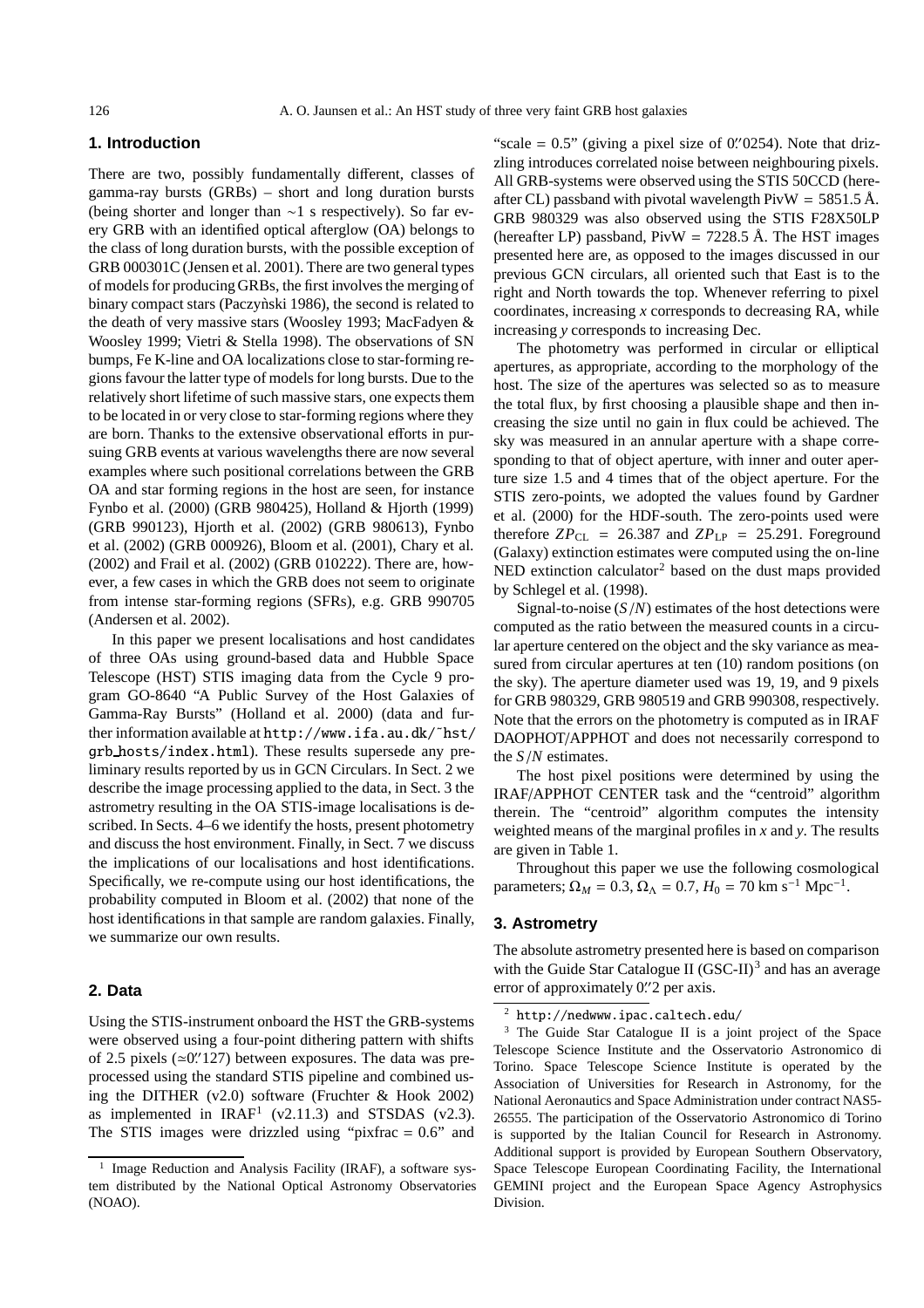Target RA Dec  $X$   $Y$   $\alpha_{\text{off}}$   $\delta_{\text{off}}$ 980329 07:02:38.02 +38:50:44.3 999.36 ±1.34 1032.33 ±1.22 0.0 0.0 host 07:02:38.07 +38:50:44.3 995.55 ±0.05 1027.35 ±0.04 0.097 ±0.034 −0.127 ±0.031 ref. 1 07:02:38.15 +38:51:03.7 941.32 1800.06 ref. 2 07:02:37.43 +38:50:34.2 1274.41 635.89 ref. 3 07:02:38.97 +38:50:33.2 564.13 598.21 980519 23:22:21.54 +77:15:43.2 1039.19 ±0.68 990.77 ±0.71 0.0 0.0 host 23:22:21.34 +77:15:43.7 1045.27 ±0.07 975.98 ±0.01 −0.154 ±0.017 −0.376 ±0.018 ref. 1 23:22:17.78 +77:15:51.3 416.04 1128.28 ref. 2 23:22:20.25 +77:15:23.8 1410.45 1673.18 ref. 3 23:22:27.36 +77:15:43.7 1514.40 462.34 990308 12:23:11.49 +06:44:04.7 813.46 ±2.79 922.50 ±2.03 0.0 0.0 OA/host1 12:23:11.49 +06:44:04.7 811.70 ±0.05 921.80 ±0.07 0.045 ±0.071 −0.018 ±0.052 host2 12:23:11.49 +06:44:04.7 815.55 ±0.05 910.90 ±0.22 -0.053 ±0.071 −0.295 ±0.052 ref. 1 12:23:10.06 +06:43:50.0 1651.27 341.10 ref. 2 12:23:12.30 +06:44:24.3 340.29 1698.05

**Table 1.** GRB RA and Dec and the best fit pixel localisation (incl. 1-σ errors) of the OA in the drizzled CL images. For each OA, the host candidate and three reference objects are given including their pixel positions and host offset from OA location

The procedure used for *relative* astrometry from groundbased images of the afterglow to the STIS data depends on the available ground-based data, but for all three objects least squares affine transformations were used. An affine transformation is the simplest possible transformation which allows for deviations from square pixels in reference and target images. It is known that some of our ground-based reference data were obtained with CCDs which have slightly non-square pixels. As we were not able to establish any clear correlation between position and astrometric residuals, it is justified to keep all transformations strictly linear, as is also preferred with a limited number of tie objects. The accuracy by which the position of a (point) source in a well sampled image can be determined is dependent on the signal-to-noise ratio  $(S/N)$  with which the source is detected, and the full width at half maximum (FWHM) of the point spread function (PSF). For low *S*/*N* the astrometric standard error per axis can be approximated with  $\sigma_{pos} = \sigma_{\text{PSF}}/(S/N)$ , where  $\sigma_{\text{PSF}}$  is the standard deviation of the Gaussian approximating the PSF, which formally equals FWHM/2.35. For high *S*/*N*, accuracy is limited by errors in the detector pixel geometry, usually at the level of 1/20 of a pixel or less. The level of accuracy is hence determined by how well the pixel borders are defined, which relies solely on the detector fabrication technology used. For a source detected with a  $S/N$  of 20 in 1" seeing, the expected 1- $\sigma$  accuracy is 0. 0. 02 per axis. If the  $S/N$  is significantly above 20 or the FWHM is sampled by less than about 3 pixels, this approximation of the astrometric error is not valid. Whenever several individual images of the afterglow is available, a transformation to the STIS reference frame is established for each image. As the error in the transformed afterglow position in the STIS image is always completely dominated by the astrometric error in the ground-based image, the errors of individually transformed afterglow positions are in practice independent. The standard deviation of the transformed positions is therefore an estimate of the actual astrometric error. To illustrate the estimation of the

ref. 3 12:23:10.95 +06:44:20.8 1131.42 1558.46

astrometric error, the individual transformed coordinates and the associated error budget is given in the case of GRB 990308 (Sect. 6).

#### **4. GRB 980329**

GRB 980329 was detected by the *BeppoSAX* satellite on 1998 March 29.16 UT. The radio and optical counterparts were discovered by Taylor et al. (1998) and Djorgovski et al. (1998), respectively. The latter claimed the detection of the host galaxy at an apparent magnitude of  $R \sim 25.7$ . Palazzi et al. (1998), Gorosabel et al. (1999), Reichart et al. (1999) presented optical and near infrared detections of the OA and found it to decay at a rate typical for most detected OAs ( $\alpha_{\rm O} \sim 1.2$ ). This decay slope is in good agreement with that found in X-rays, where  $\alpha_{\rm X}$  = 1.35  $\pm$  0.03 (in 't Zand et al. 1998). A preliminary localisation of the host in the HST/STIS data was reported in Holland et al. (2000) (GCN #778). Unfortunately, the text incorrectly states the host to be southwest of the radio localisation, when it was actually to the northeast. The maximum measured (early) brightness of the OA was  $I = 20.8$  and  $R = 23.6$ , leading to an extremely red colour  $R-I = 2.8 \pm 0.4$  (Reichart et al. 1999). Near-infrared (NIR) observations, on the other hand, showed that the NIR colours are approximately flat. These measurements led Fruchter (1999) to argue that the red colour could be caused by the Lyman forest if the redshift was *z* ∼ 5. This claim was subsequently challenged by the apparent non-detection of a Lyman forest in Keck II spectra (Djorgovski et al. 2001). Recently, Yost et al. (2002) presented supplementary multiwavelength broad-band photometry of this burst and claim to rule out  $z \geq 5$  based on an afterglow model fit to the data. The NIR photometry shows that the HST/NICMOS October 1998 data (GO-7863, PI: A. Fruchter) contains a significant contribution from the OA and therefore it is not suited for host photometry. The GRB has also been found to be heavily extincted by dust (see Lamb et al. 1999; Bloom et al. 2002; Yost et al. 2002).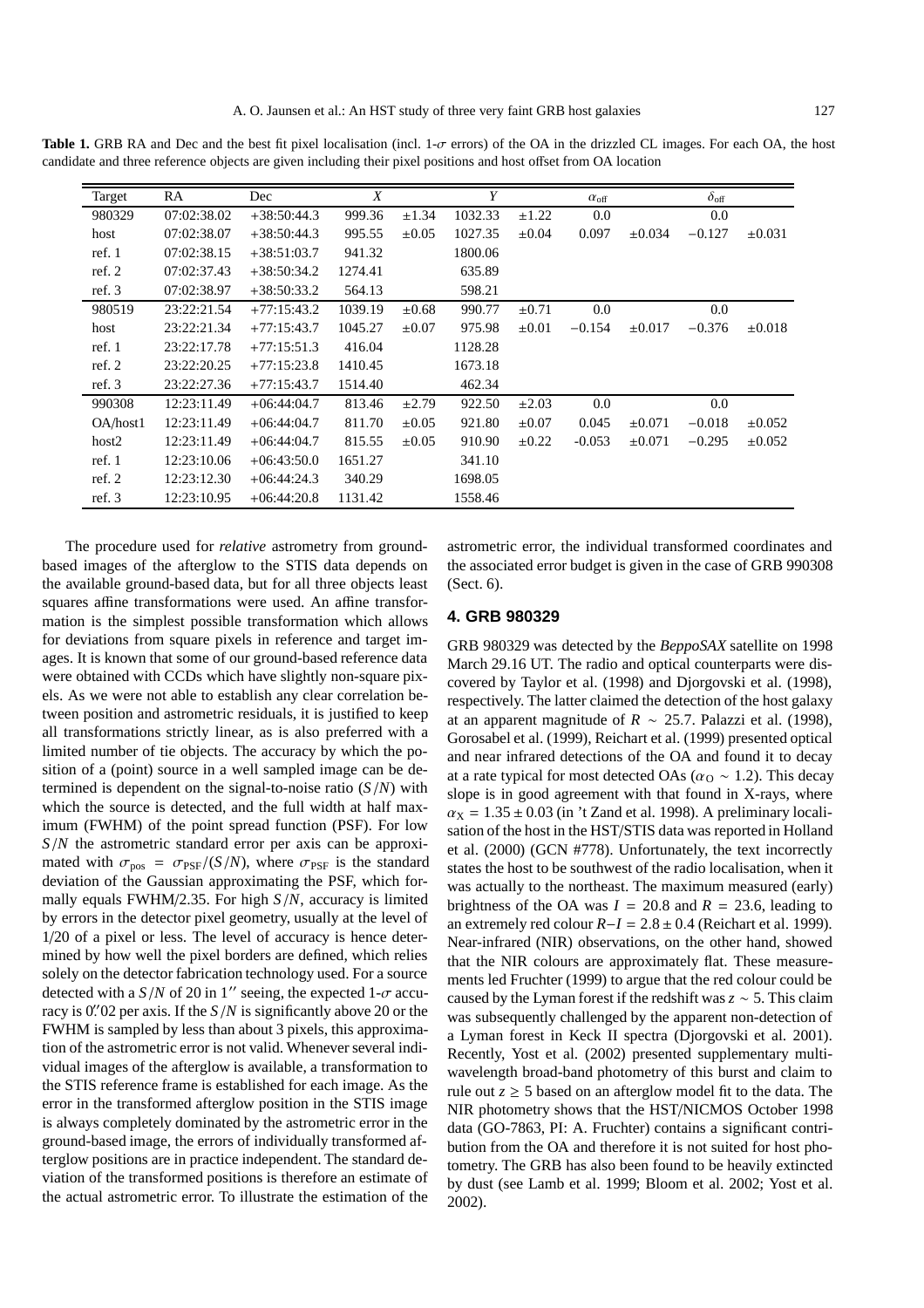We retrieved NTT/EMMI *R*-band images of GRB 980329 from the ESO archive, obtained on March 29.99 and 30.99 (Palazzi et al. 1998). As the afterglow was detected at low signal-to-noise in the late-time images, the astrometry was in this case derived from the combined image. Seven tie objects, of which six are stellar and one a compact galaxy, were used for the astrometric solution. The astrometric error, as estimated from the residual of the tie object fit, is estimated to be about 1.25 drizzled STIS pixels, or 0. 703, which should be compared with an expected error of 0." 02, as estimated from the  $S/N$  of the OA image. The error in the transformation from STIS CL to the STIS LP image is a small fraction of a drizzled STIS pixel and can therefore be ignored. The best fit localisation in the CL image is given in Table 1.

An expanded section of the STIS CL and LP images, centered on the host, are shown in Fig. 1 with the OA position indicated. In the CL image several unresolved knots are seen on top of a low surface brightness area within an aperture of 0."5. The measured ABMAG in the CL-band within this aperture is  $27.5 \pm 0.2$ . In the LP image an extended object is seen, but the knots seen in the CL-band are not detected. We find  $26.6 \pm 0.2$ within the same aperture in the LP-band. Foreground extinction corrected photometry and detection significance estimates are given in Table 2. Photometry of the three brightest knots yields a total magnitude of  $28.1 \pm 0.1$  in the CL-band and  $27.7 \pm 0.2$  in LP. The flux in the LP measurement stems primarily from the underlying galaxy complex. Within an arcsecond of the OA position at least two fainter extended objects or structures are seen to the North and North-East in the CL-band. Their distance relative to the OA position is approximately 1 and 0.6 arcsec and photometry measurements yield  $28.5 \pm 0.2$  and  $29.5 \pm 0.5$ , respectively.

The STIS CL and LP measurements in addition to the Keck/ESI  $R = 26.53 \pm 0.22$ ,  $I = 26.28 \pm 0.27$  (Bloom et al. 2002; Yost et al. 2002) and NIRC  $K = 23.04 \pm 0.42$  measurements (Yost et al. 2002) provide an excellent opportunity to estimate the photometric redshift of the host. Using the Bayesian photometric redshift (BPZ) estimation software of Benitez (2000) and restricting  $z > 1$  (due to absence of expected emission lines in spectra of the host, see Yost et al. 2002) we find *z* ∼ 3.6 with the best fitting SED corresponding to an Im galaxy type. Redshifts of  $z < 1.2$  and  $z > 4.2$  are excluded at the 95% confidence level  $(z > 5$  excluded at 99.99% level). These redshift estimates are consistent with the constraint *z* < 3.9 based on the non-detection of the Lyman forest in a Keck II spectrum of the host galaxy (Djorgovski et al. 2001) and a far-ultraviolet extinction curve constraint giving  $3 < z < 5$  (Lamb et al. 1999).

It is puzzling that the CL-band shows a clear multicomponent nature, with at least three unresolved knots within  $0.5''$ , whereas the LP-band does not. We find an upper limit colour for the knots of CL–LP  $\leq$  0.25, while for the integrated colour of the host complex, we measure CL–LP  $\approx 0.8$ . The compact knots does therefore appear very blue (the wavelength cutoff is at 5500 Å in the LP-band).

Taking the measured  $E<sub>y</sub> = 5.5 \times 10^{-5}$  erg cm<sup>2</sup> (in 't Zand et al. 1998) and assuming a redshift of 3.5 we find an isotropic gamma-ray energy of  $E_{\text{iso}} = 1.4 \times 10^{54}$  erg. Assuming a total average energy for GRBs of  $5 \times 10^{50}$  erg (Frail et al. 2001)

we estimate a jet opening angle of  $\theta_0 = 1.5$  deg, indicating a highly collimated beam.

#### **5. GRB 980519**

GRB 980519 was detected by GRO/BATSE (Muller 1998) on 1998 May 19.51 UT and subsequent *BeppoSAX* WFI localisation (Piro 1998) enabled the detection of the OA (Jaunsen et al. 1998). Jaunsen et al. (2001) presented a homogeneous optical data sample obtained at the Nordic Optical Telescope (NOT) and found that the light-curve breaks at around  $t_0 + 0.5$  days, with a pre- and post-break power law of  $\alpha_{01}$  = 1.73 and  $\alpha_{O2} = 2.22$ , respectively. The X-ray (pre-break) power law was approximately,  $\alpha_X = 1.6$  though this estimate is somewhat uncertain as it is based on combining the BeppoSAX WFC and NFI measurements. The maximum measured flux of the OA was  $I = 18.4$  and  $R = 19.8$  at  $t_0 + 0.346$  and  $t_0 + 0.536$  days, respectively. Correcting for the decline, the approximate *R*−*I* colour was ∼0.6.

We used the NOT observations of the OA (Jaunsen et al. 2001) to derive an accurate position of the burst in the STIS image. As the GRB 980519 afterglow was discovered and followed up at very high airmass, differential color refraction (DCR) affects the astrometry significantly. Following Monet et al. (1992) we correct for DCR by a term which is proportional to sec (Zdist) and depends on the color of each individual object. Since the colors of the tie objects and the afterglow cover a narrow range, the color dependence was approximated with a linear relation. The afterglow was observed in the *R* and the *I* bands, so two different DCR corrections must be applied. To minimize the number of free parameters, we choose to derive a theoretical estimate of the relative amplitude of the DCR correction in the *R* and *I* bands. From the different refraction across the filter bandwidth it is found that DCR in *R* is about 2.65 times DCR in *I*. By using this factor, only the amplitude of DCR as function of color for the complete data set of six images has to be determined. This is done by minimizing the standard deviation of the six independent localisations. For each localisation between 7 and 10 tie objects were used. The difference between the final averaged positions with and without DCR correction is of the order of 0.7 drizzled STIS pixels, comparable to the  $1-\sigma$  astrometric error. In effect, by applying the DCR correction, the average of the three *R*-band positions coincide with the average of the three *I*-band positions. The OA localisation result is given in Table 1.

At the OA position we detect two extended objects, clearly visible in Fig. 2. The photometry yields CL ABMAGs of  $27.1 \pm 0.1$  and  $27.9 \pm 0.1$  for the southern and northern component, respectively. The OA is located in the very outskirts of the northern component  $(S/N \sim 9)$ , where a faint blob coinciding with the position of the OA is detected (see also Table 2). A host detection was reported by Sokolov et al. (1998) and Bloom et al. (1998) at an estimated Cousins *R* VEGAMAG of  $26.1 \pm 0.3$ . This detection, however, consisted of the smeared sum of both objects. By using a larger aperture of 1. 88 (enclosing both objects) we find ∼26.45 ± 0.10. Assuming a flat spectrum and using the STSDAS SYNPHOT/CALCPHOT we converted the CL ABMAGs to Cousins *R* VEGAMAG,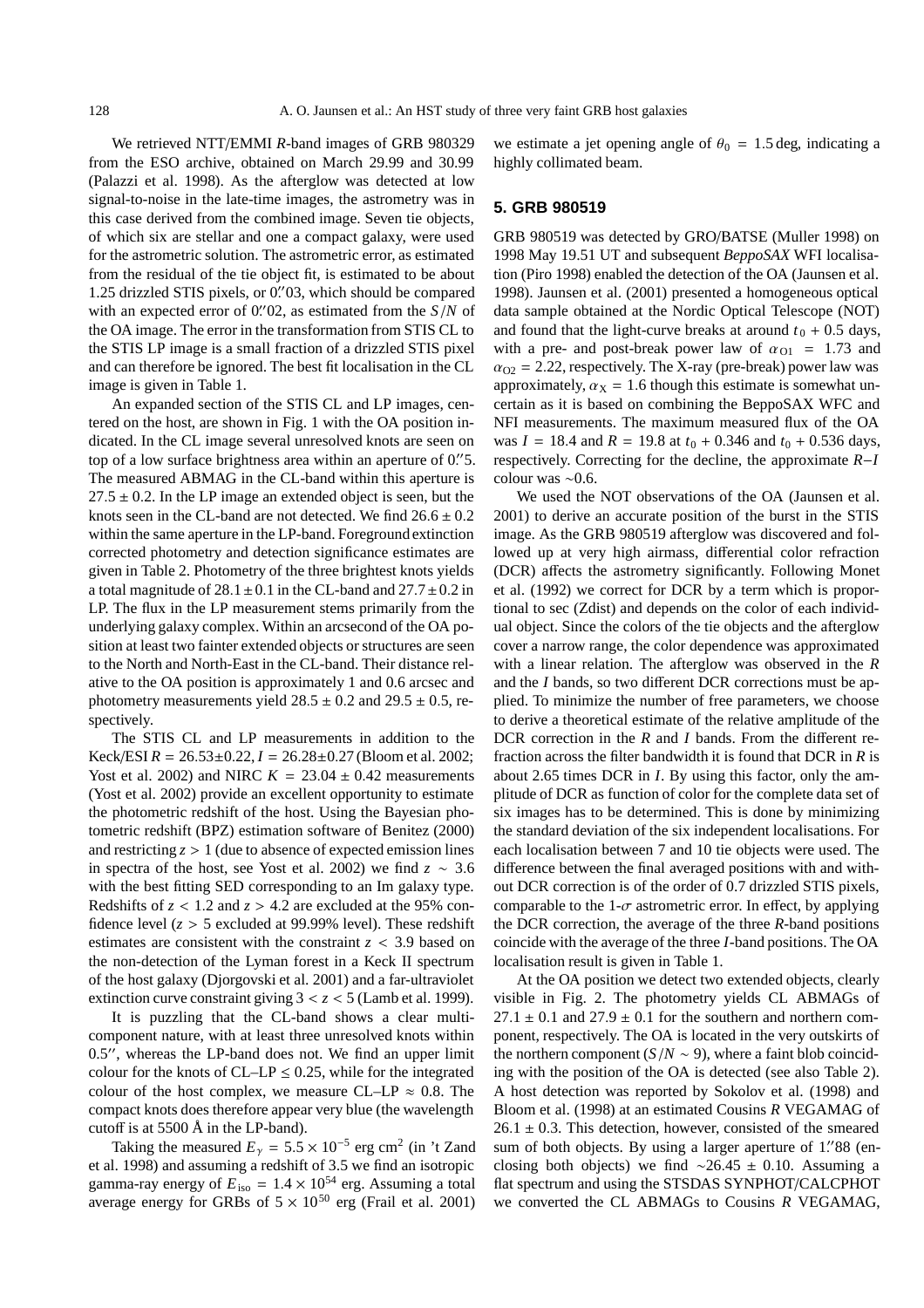

**Fig. 1.** Sub-section of the STIS CL and LP images centered on GRB 980329. A dashed ellipse indicates the 3–σ OA localisation error while the solid circle gives the aperture used for photometry and a cross in the CL image marks the host center. The dash-dotted ellipse marks the  $3-\sigma$  error circle of Bloom et al. All images were smoothed by a 1.1 pixel Gaussian using IRAF/GAUSS. Axis units are in arcsec, North is up and East is to the left.



**Fig. 2.** Sub-section of the STIS CL-band image centered on the OA for GRB 980519 and GRB 990308. Axis units are in arcseconds, North is up and East is to the left. Annotations as in Fig. 1 in addition to a dotted ellipse which marks the Bloom et al. (2002) host identifications.

giving ∼26.0, in agreement with the earlier combined detections. It is also worth noting that the combined flux of the two objects amounts to 26.7 (ABMAG) as compared to 26.45 for the large aperture. The difference in flux can be attributed to the very low surface brightness (>29 mag) regions in the vicinity of the two major components. Assuming

a redshift larger than 0.5, which is reasonable given the redshift distribution of other GRB hosts and the faintness of the host, we note that the average angular scale of 1 arcsec is ∼7 ± 2 kpc for our assumed cosmology. Given this angular scale and the disk-like morphology it is most likely that the two detected objects are galaxies which are in the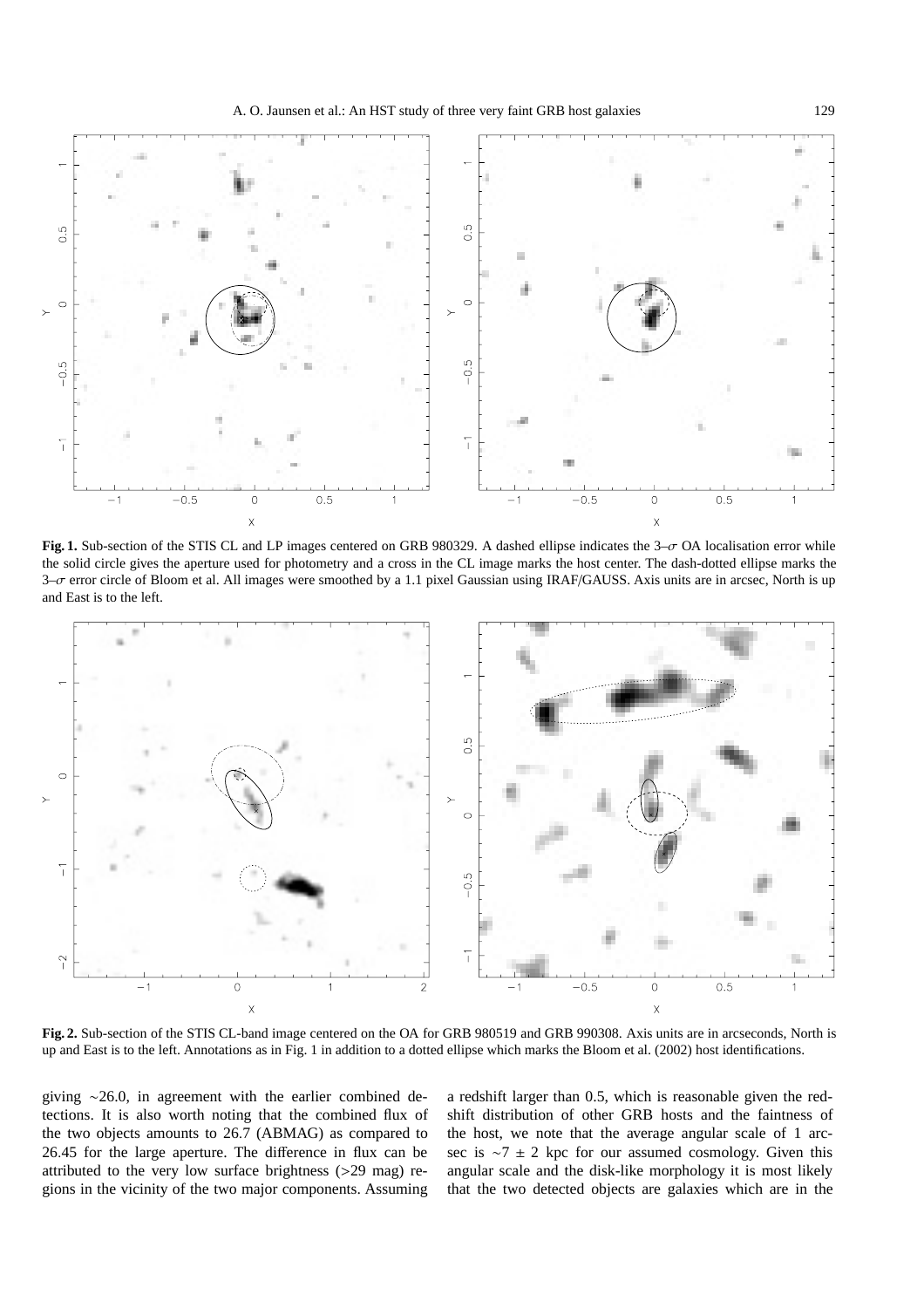process of merging. This is supported by the low  $(<0.003)$ integrated probability (Gardner et al. 2000) of having two objects of this brightness within ∼2 sq. arcsec. The faint neighboring patches are therefore likely to be smaller galaxy fragments belonging to the merging system.

### **6. GRB 990308**

GRB 990308 was detected by GRO/BATSE on 1999 March 8.21 UT, on the RXTE All-Sky monitor and also weakly by the Ulysses GRB detector. An OA was detected using the QUEST camera on a 1.0 m Schmidt telescope in Venezuela (Schaefer et al. 1999). These optical measurements give a power law of  $\alpha = 2 \pm 2$  (Schaefer et al. 1999), and are the only data in which the OA is detected. Early non-detections by LOTIS and Super-LOTIS suggest  $\alpha$  < 1.3, while later non-detections by the WIYN and Keck telescopes set the constraint  $\alpha > 1.1$ . Taking all constraints into consideration, Schaefer et al. (1999) found a best fitting constant power-law,  $\alpha = 1.2 \pm 0.1$ .

We used the original QUEST data (Schaefer et al. 1999) to transform the OT position to the STIS clear image coordinate system via an intermediate transformation to a deep NOT image, due to the lack of common tie objects between the QUEST and STIS images. The QUEST camera periodically drops lines in the readout so that the CCD chips in the array keep in synchronization for objects at different declinations and this results in a small jump in right ascension at known positions on the images. No line drops occurred near the OT position on the QUEST images, so the relative astrometry does not suffer from this complication. The NOT/ALFOSC image is based on the combination of 7 *R*-band images with a total integration time of 6000s, obtained specifically for this purpose on 29–30 March 2001. The pixel scale in the NOT/ALFOSC image is 0."187.

In Table 3 we present the individual GRB 990308 afterglow coordinates, transformed from the three QUEST images to the NOT image. Only point sources were used as tie objects. For each transformation, the standard deviation of the residuals of the fit in each axis is given, together with the number of objects included in the fit. The last column gives the expected centroid error of the afterglow coordinate, as estimated from the FWHM and the signal-to-noise ratio of the individual afterglow detections in the QUEST images. The last line gives the mean coordinate, with the error determined as the standard deviation of the individual measurements, normalized to the degrees of freedom and divided by the square root of the number of measurements. The estimated error of the mean coordinate is in good agreement with what is predicted from the signal-tonoise ratio and FWHM of the afterglow detections. In the STIS image the errors corresponds to 2.50 and 1.58 pixels in *x* and *y* respectively.

The transformation from the NOT image to the STIS image was based on 10 tie objects, all of which are relatively compact extended sources in the STIS image. The use of extended objects in the astrometric tie may potentially introduce differential colour error in the centroid determination for objects with a color gradient, as the passbands of the groundbased and STIS data are different. Such errors will appear as an increased scatter in the affine transformation. The normalized standard deviation of the residuals of the fit are 0.70 and 1.19 STIS pixels in *x* and *y* respectively. We may use these standard deviations as conservative estimates of the error imposed, when transforming the afterglow coordinate from the NOT image reference frame to the STIS image reference frame. The estimate of the error in pixels of the afterglow coordinate in the STIS image then becomes

$$
\sigma_x = \sqrt{2.50^2 + 0.70^2} = 2.60 \equiv 0.^{\prime\prime}066
$$

$$
\sigma_y = \sqrt{1.58^2 + 1.19^2} = 1.98 \equiv 0.^{\prime\prime}050
$$

The final STIS position and error estimate is given in Table 1.

At the locus of the OA we marginally detect a very faint point-like object (see Fig. 2) which we measure to have a STIS CL magnitude of  $30.1 \pm 0.4$  with a detection significance of *S*/*N* ∼ 5 (foreground extinction corrected photometry given in Table 2). Including the faint extended emission north of this object gives  $29.9 \pm 0.4$ . We also detect an extended object 0." 3 to the south with an estimated magnitude of  $29.8 \pm 0.4$  (*S*/*N* ~ 3) and 0.'8 to the North a much larger disk-like object with a magnitude of  $27.7 \pm 0.1$ . Using the galaxy counts of Gardner et al. (2000) we find a relatively low probability (∼0.02 within a radius of 1" of the OA position) that the three objects are projected neighbors.

Could the point-like component coincident with the OA location in fact be the OA itself? Assuming a constant power-law one can deduce the decay slope by interpolating the brightness at the time of the first *V*-band QUEST observation and the measured brightness in the STIS observations 468 days after the burst. This gives a power-law exponent of  $\alpha \sim 1.35$ , consistent with the best estimate of the power-law slope,  $\alpha \approx 1.2$  (based on all available data). If correct, this would be the latest trace to date of an OA, at  $t_0$  + 468 days. Another possibility is that the point-like component is caused by some re-brightening mechanism, such as e.g. dust echoing.

In summary, we identify the object coincident with the OA localisation as the possible remnant OA (point-like) or the host (extended). If the point-like object turns out to be non-variable and therefore not the OA, then the OA must have been fainter than ∼30 mag. This implies that the late time decay slope must have been larger than 1.35. This scenario and the constraints from the early data could be explained by introducing a break in the light-curve. Specifically, an early  $\alpha \sim 1.3$  slope (as supported by the early LOTIS data) followed by a steeper slope fits this scenario well. A revisit of this field with HST+ACS is required to disentangle these ambiguities.

#### **7. Summary**

We have localised the three OAs to high precision in the STIS images and identify the host as the nearest detected object of the OA position. The GRB 980329 host galaxy redshift is estimated to be  $z \approx 3.5$ . For all three candidate hosts we detect faint extended structures within a radius of  $\sim$ 1" (∼7 proper kpc for  $z > 0.5$ ). This scale is similar to that seen between tidally interacting and merging galaxies (e.g. Borne et al. 2000). The hosts show signs of sub-structure (possibly star-forming and/or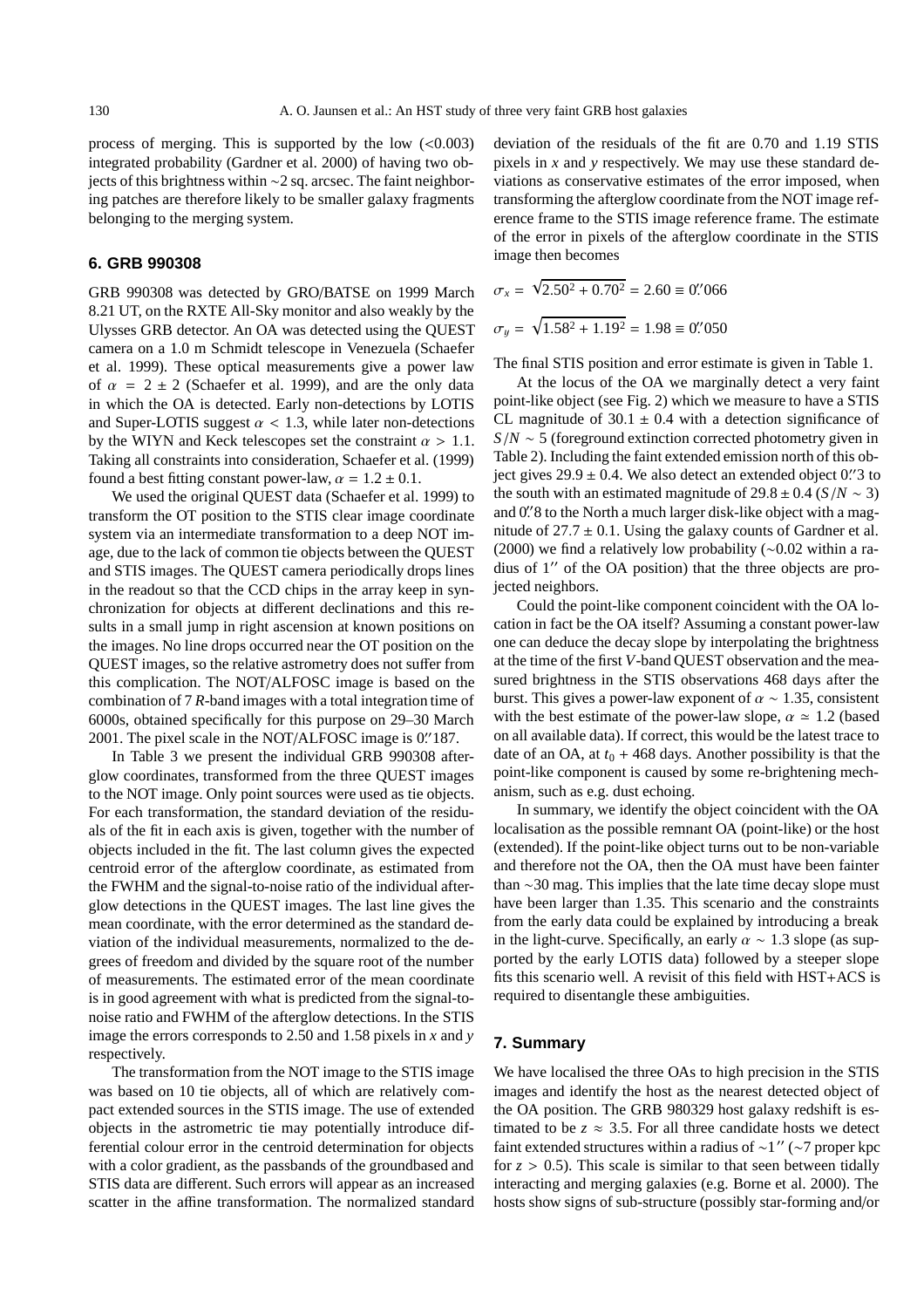Table 2. Aperture photometry of GRB hosts in AB magnitudes and corrected for foreground extinction according to Schlegel et al. (1998) using the Johnson *V*-band estimate for CL and Cousins *I*-band estimate for LP.

| <b>GRB</b> | Obs. Date       |             | $E(B-V)$ | CL.  |                |     | LP       |                |          |
|------------|-----------------|-------------|----------|------|----------------|-----|----------|----------------|----------|
|            | absolute        | days        |          | int. | mag            | S/N | int.     | mag            | S/N      |
| 980329     | 24/26 Aug. 2000 | $\sim 880$  | 0.073    | 8072 | $27.2 \pm 0.1$ | 10  | 8156     | $26.2 \pm 0.1$ |          |
| 980519     | 7 Jun. 2000     | $\sim$ 7.50 | 0.240    | 8983 | $27.0 \pm 0.2$ |     | $\cdot$  | $\cdots$       | $\cdots$ |
| 990308     | 19 Jun. 2000    | ~1.468      | 0.023    | 7842 | $29.7 \pm 0.4$ |     | $\cdots$ | $\cdots$       | $\cdots$ |

**Table 3.** Afterglow coordinates in the NOT image.

| <b>IMAGE</b>     | $x_{\text{NOT}}$ | $\sigma_{r}$ | y <sub>NOT</sub> | $\sigma_u$ | $N_{\rm{OBJ}}$ | $\sigma$ <sub>centroid</sub> |
|------------------|------------------|--------------|------------------|------------|----------------|------------------------------|
| CCD <sub>1</sub> | 1086.46          | 0.31         | 1128.40          | 0.48       | 11             | 0.34                         |
| CCD <sub>3</sub> | 1085.85          | 0.16         | 1128.23          | 0.65       | 10             | 0.38                         |
| CCD <sub>4</sub> | 1085.29          | 0.20         | 1128.94          | 0.28       | 8              | 0.43                         |
| Mean             | 1085.87          | $\pm 0.33$   | 1128.53          | $+0.21$    |                | 0.22.                        |

merging elements); 3–4 blue knots in the GRB 980329 host, a knot in the northern edge of the GRB 980519 host and a point-source within the  $3-\sigma$  localisation error of GRB 990308. The faintness of these hosts suggests that, regardless of the host luminosity, GRBs seem to be associated with star formation (SF). This correlation may allow GRBs to be used as a powerful tracer of star formation, provided the link between GRBs and SF is correct. It also implies that a significant amount of star formation is located in (optically) very faint galaxies. Their faintness may be due to dust extinction or a very steep faint-end slope of the galaxy luminosity function (see also Fynbo et al. 2002). The SF/GRB correlation may therefore be the basis of a unique and new way of finding star-forming galaxies at high redshifts (independent of the otherwise unavoidable surfacebrightness bias).

Bloom et al. (2002) present a comprehensive study of 20 GRB hosts, including the three reported here, based on the same HST data and mainly Keck imaging. For GRB 980329 they found an OA position similar too ours, but with somewhat larger errors. However, their selection of the host center coincide with a small object at the center of the host complex, whereas we have chosen the galaxy most nearby the localization. From their thumbnail image (Fig. 2) it seems the northern object is much less significant than in our image and likewise the northern most blob/knot, which is practically coincident with our OA localization. For GRB 990308 Bloom et al. (2002) obtain an OA localisation with significantly larger errors than ours, and identify a large galaxy in the outskirts of their error circle (indicated in Fig. 2). Our host candidate corresponds to the object(s) seen left of the center of the error circle in their image, and which reality was noted by them as questionable. In summary, we identify different host candidates in two out of the three faint hosts investigated. These three hosts are also among the four most extreme outliers (the ones with the largest OA to host-center offset) in the Bloom et al. sample. Adopting our host identifications and OA localisations, the sample does not have obvious outliers. The relevant parameters as measured on our drizzled CL-band images are given in Table 4 including the individual  $P_i$  values for direct comparison with Bloom et al. (2002). This is quantified by re-computing  $P(n_{chance} = 0)$ , de-

**Table 4.** Measured properties of the host candidates used to estimate the *P*chance statistic. The Rc magnitude includes the line-of-sight extinction.

| Target       | $R_0$ | $\sigma_{R_0}$ | $R_{\rm half}$ | Rc mag | $P_{\rm i}$ |
|--------------|-------|----------------|----------------|--------|-------------|
| 980329 host  | 0.16  | 0.046          | 0.14           | 27.0   | 0.022       |
| 980519 host  | 0.41  | 0.025          | 0.11           | 27.4   | 0.061       |
| 990308 host1 | 0.048 | 0.088          | 0.023          | 29.4   | 0.105       |
| 990308 host2 | 0.30  | 0.088          | 0.063          | 29.3   | 0.125       |

fined in Bloom et al. (2002), representing the probability that none of the host identifications of the Bloom et al. sample are randomn galaxies (unrelated to the GRB). Bloom et al. (2002) found  $P(n_{chance} = 0) = 0.483$ , but by using our OA localisations and host identifications we find  $P(n_{\text{chance}} = 0) = 0.69(0.67)$ . This means that by using our results it is unlikely that any of the 20 hosts in the Bloom et al. sample are false identifications.

*Acknowledgements.* This work was supported by the Danish Natural Science Research Council (SNF). STH acknowledges support from the NASA LTSA grant NAG5–9364. JG acknowledges the receipt of a Marie Curie Grant from the European Commission. MIA acknowledges the Astrophysics group of the Department of Physical Sciences of University of Oulu for support of his work. JPUF acknowledges financial support from the Carlsberg Foundation.

#### **References**

Andersen, M., Hjorth, J., Gorosabel, J., et al. 2002, A&A, submitted Benitez, N. 2000, ApJ, 536, 571

- Bloom, J. S., Djorgovski, S. G., Gal, R. R., et al. 1998, GRB 980519 Optical Observations, GCN Circ. 87
- Bloom, J. S., Djorgovski, S. G., Halpern, J. P., et al. 2001, GRB 010222: Keck spectroscopy., GRB Circ. 989
- Bloom, J. S., Kulkarni, S. R., & Djorgovski, S. G. 2002, AJ, 123, 1111
- Borne, K., Patton, D., Simard, L., et al. 2000, AAS Meeting, 197, #76.11
- Chary, R., Becklin, E. E., & Armus, L. 2002, ApJ, 566, 229
- Djorgovski, S. G., Kulkarni, S. R., Bloom, J., et al. 2001, in Gamma-Ray Bursts in the Afterglow Era: 2nd Workshop, ed. E. Costa, F. A. Frontera, & J. Hjorth, vol. ESO Astrophysics Symp., ESO (Springer)